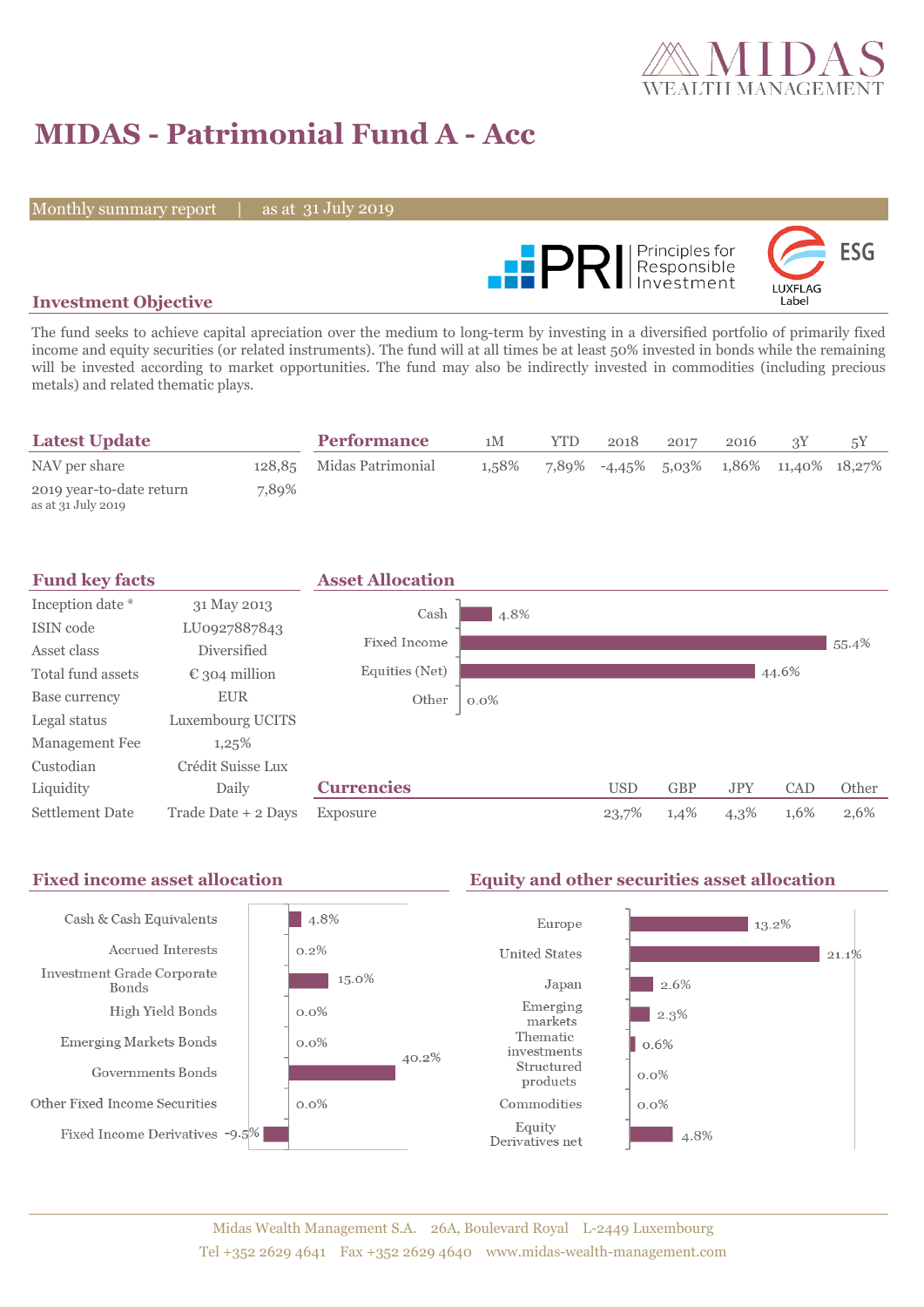

# **MIDAS - Patrimonial Fund A - Acc**

Monthly summary report

31 July 2019

| Top 10 fixed income holdings          | <b>YTM</b> | Rating     | Weigh |
|---------------------------------------|------------|------------|-------|
| DEUTSCHLAND REP : DBR 0 1/2 08/15/27  | $-0.6%$    | AAA        | 6,3%  |
| NETHERLANDS GOVT: NETHER 0 3/4 07     | $-0.4%$    | AAA        | 3,6%  |
| BTPS: BTPS 2 02/01/28                 | $1,3\%$    | <b>BBB</b> | 2,9%  |
| EUROPEAN INVT BK : EIB o 3/8 07/16/25 | $-0.5%$    | AAA        | 2,8%  |
| AGENCE FRANCAISE : AGFRNC 0 1/8 11/1! | $-0,4%$    | AA         | 2,7%  |
| BOTS: BOTS $o$ 02/14/20               | $-0.2%$    | <b>BBB</b> | 2,1%  |
| ALLIANDER: ALLRNV 07/8 04/22/26       | $-0.1%$    | $AA-$      | 2,1%  |
| SPANISH GOV'T: SPGB 1.6 04/30/25      | $-0,2%$    | $BBB+$     | 1,9%  |
| DEUTSCHLAND REP: DBR 11/4 08/15/48    | 0,1%       | AAA        | 1,5%  |
| FRANCE O.A.T.: FRTR 2 05/25/48        | 0.7%       | AA         | 1,4%  |

**The 10 fixed income rating breakdown** 



| Top 10 equity holdings<br>Sector |                                               | <b>Equity sector breakdown</b>                                                                                                                                                     |                        |
|----------------------------------|-----------------------------------------------|------------------------------------------------------------------------------------------------------------------------------------------------------------------------------------|------------------------|
|                                  |                                               | <b>Consumer Discretionary</b>                                                                                                                                                      | 13.5%                  |
|                                  |                                               | Consumer Staples                                                                                                                                                                   | $10.1\%$               |
|                                  |                                               | Energy                                                                                                                                                                             | 6.0%                   |
|                                  |                                               | Financials                                                                                                                                                                         | 13.9%                  |
|                                  |                                               | Health Care                                                                                                                                                                        | 15.2%                  |
|                                  |                                               |                                                                                                                                                                                    | 15.3%                  |
| <b>Real Estate</b>               | $0,9\%$                                       | Industrials                                                                                                                                                                        | 9.2%                   |
| <b>Health Care</b>               | 0,8%                                          | Materials                                                                                                                                                                          | $4.3\%$                |
| Industrials                      | 0,8%                                          | <b>Communication Services</b>                                                                                                                                                      | 6.8%                   |
|                                  |                                               | Utilities                                                                                                                                                                          | $\blacksquare$ 1.5%    |
|                                  |                                               | Real Estate                                                                                                                                                                        | 4.3%                   |
|                                  | <b>Health Care</b><br><b>Consumer Staples</b> | Weight<br>Information Technolog 1,0%<br>Information Technolog 1,0%<br>Information Technolog 0,9%<br>$0,9\%$<br>$0,9\%$<br>Consumer Discretionar 0,8%<br>Communication Service 0,8% | Information Technology |

## **Top 5 funds and other holdings**

| Amundi Japan TOPIX ETF | 2.6% |
|------------------------|------|
| Quaero Bamboo          | 1,5% |